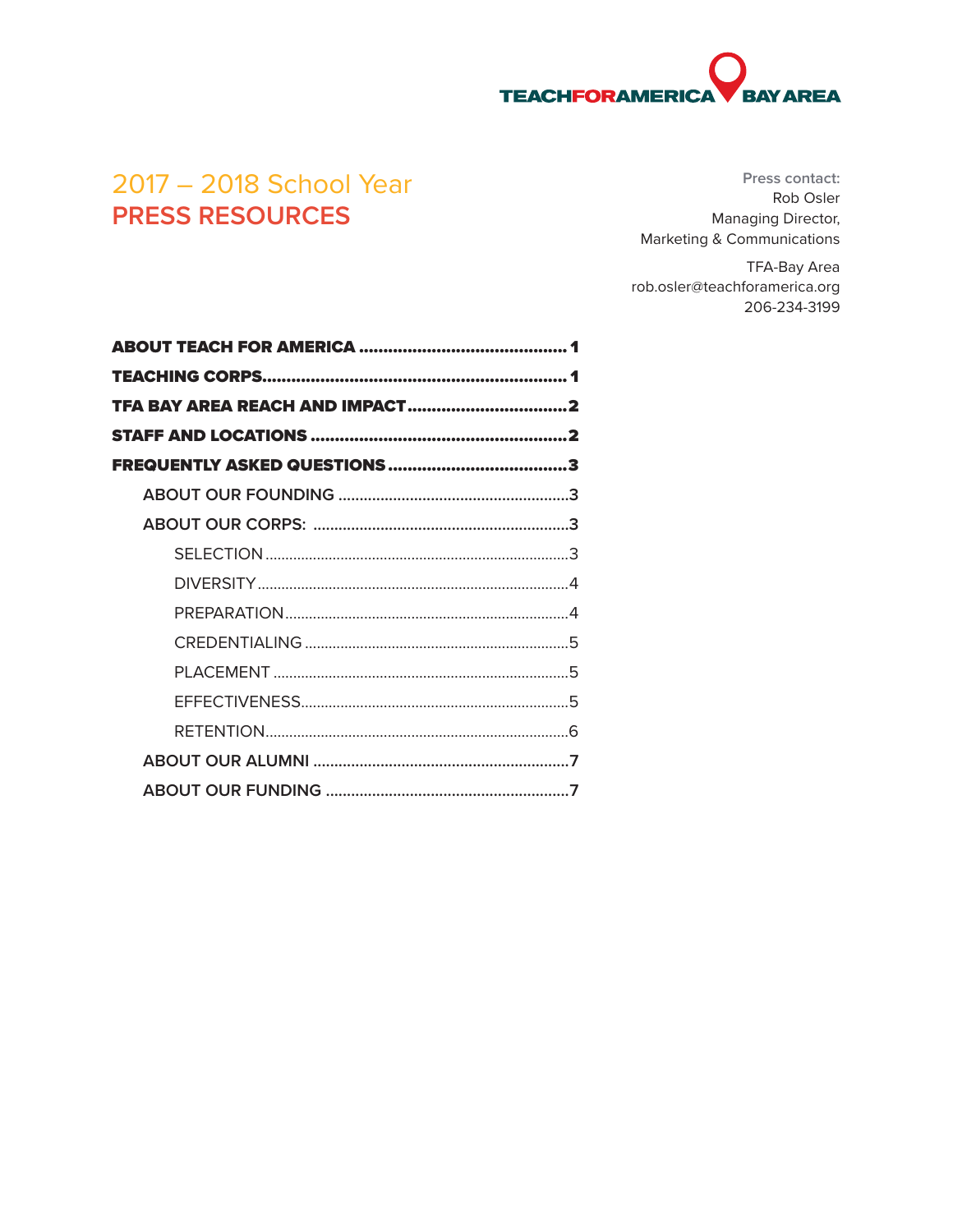# <span id="page-1-0"></span>**ABOUT TEACH FOR AMERICA**

Teach For America (TFA) is a diverse network of leaders who confront educational inequity through teaching, and work with unwavering commitment from every sector of society to create a nation free from this injustice.

# Most simply, TFA exists to eliminate educational inequity in America.

TFA is a community of change makers and coalition-builders. Leaders who teach, and teachers who lead. We are a diverse network of tens of thousands of individuals who understand the boundless potential of our nation's most underserved children and the barriers they are up against in the face of inequity.

We are committed to profound systemic change. As a collective force – educators, advocates, entrepreneurs, policymakers, and community members – we fight for the aspirations of students and their families. Together, we shape the conversation about what's possible. From classrooms to districts to state houses across America, we're reimagining education to realize the day when every child has an equal opportunity to learn, to grow, to influence and to lead.

In every community where meaningful progress is being made in educational outcomes, TFA alumni and corps members are playing an essential role. Together with our students and all who support them, we strive for justice and opportunity for all.

# <span id="page-1-1"></span>**TEACHING CORPS**

Teach For America recruits outstanding and diverse individuals who have demonstrated the values and leadership skills necessary to expand access and opportunity for students both inside and outside the classroom. Called "corps members", these individuals make an initial commitment to teach for two years in a public school, partnering with children and families most impacted by educational inequity.

#### **TFA-Bay Area Corps Member Profile**

- **51 percent identify as a person of color**
- **48 percent from CA**
- **45 percent from a low-income background**
- **34 percent received Pell Grant**
- **32 percent first in family to attend college**
- **25 percent teach STEM**
- **18 percent themselves taught by a corps member**
- **9 percent teach Bilingual**

*Figures based on 9/12/2017 data and can fluctuate over time.*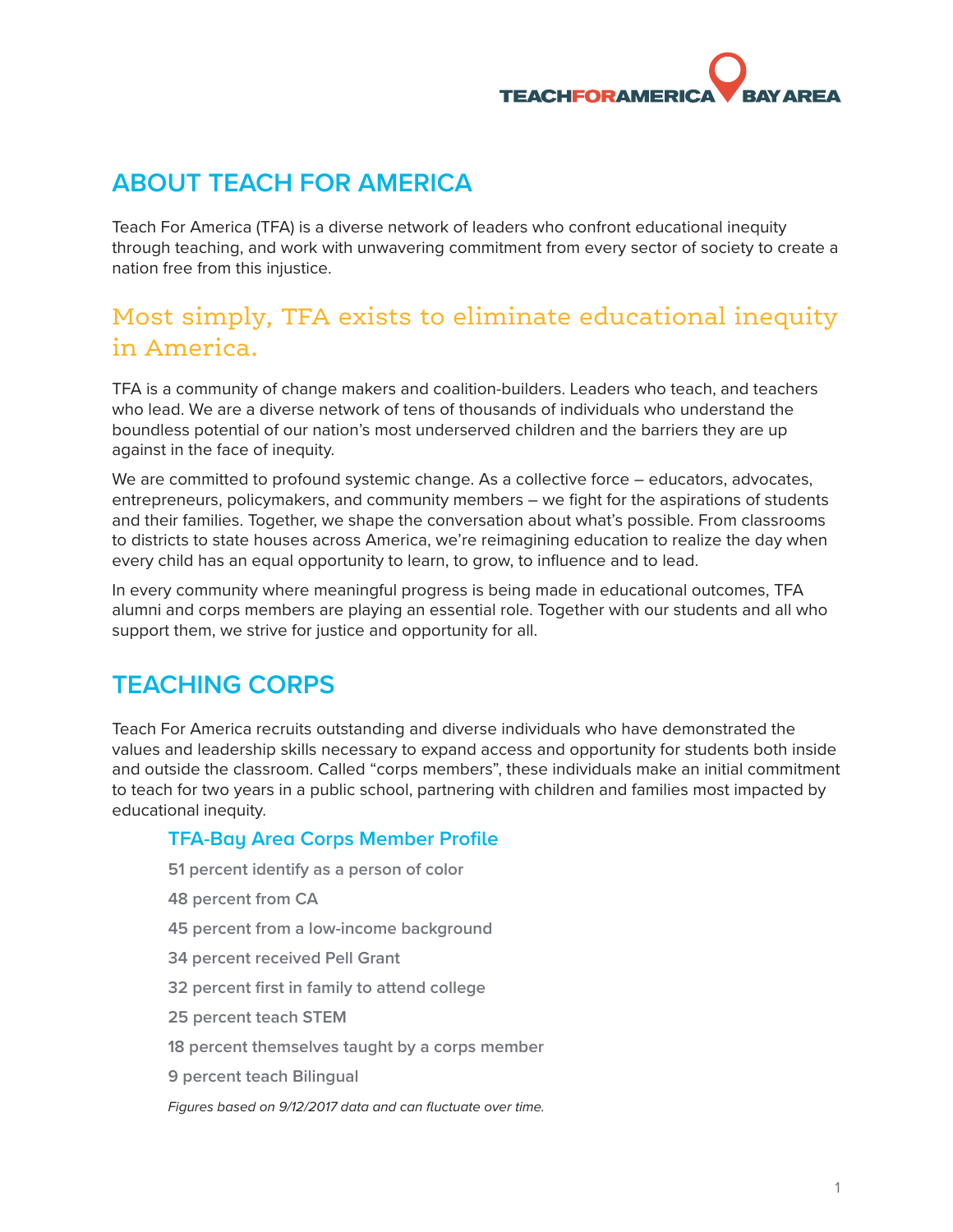# **TEACHFORAMER**

<span id="page-2-0"></span>Throughout our corps members' experience, we provide training and support to help them expand their perspectives, knowledge, and skill as educators and leaders in the movement for system-wide change.

In partnership with schools, families, local universities, other organizations, and businesses in the community, we provide initial training, ongoing professional development, and access to an unparalleled resource and support network.

|                                      | <b>BAY AREA</b> | <b>OAKLAND</b> | <b>RICHMOND</b> | <b>SAN</b><br><b>FRANCISCO</b> | <b>SAN JOSE</b> | <b>NATIONAL</b> |
|--------------------------------------|-----------------|----------------|-----------------|--------------------------------|-----------------|-----------------|
| Years of<br><b>Activity</b>          | 25              | 25             | 11              | 9                              | 15              | 27              |
| <b>Schools</b><br>Served             | 104             | 26             | 25              | 15                             | 38              | 2,100           |
| <b>Traditional</b>                   | 56%             | 70%            | 84%             | 47%                            | 47%             | 66%             |
| Charter                              | 44%             | 30%            | 16%             | 53%                            | 53%             | 32%             |
| First-year<br><b>CM<sub>S</sub></b>  | 185             | 46             | 65              | 13                             | 61              | 3,539           |
| Second-year<br><b>CM<sub>S</sub></b> | 138             | 34             | 44              | 17                             | 43              | 2,228           |
| <b>Total Corps</b><br><b>Members</b> | 323             | 80             | 109             | 30                             | 104             | 6,467           |

# **TFA BAY AREA REACH AND IMPACT**

*Figures reflect data as of 9/12/2017 and can fluctuate over time.*

# **STAFF AND LOCATIONS**

TFA-Bay Area is one of the largest of the 53 Teach For America regions across the country. A staff of approximately 60 supports operations in four communities: Oakland, Richmond, San Francisco, and San Jose.

Regional central office staff and San Francisco community team is located at 940 Howard Street, San Francisco, CA 94103.

Community teams serving Oakland, Richmond, and San Jose work from satellite offices in each of their respective communities.

TFA-Bay Area Executive Director: **Paul Keys**

TFA-Bay Area Chief Program Officer: **Samir Bolar**

TFA-Bay Area Chief Community Officer: **Diana Lee**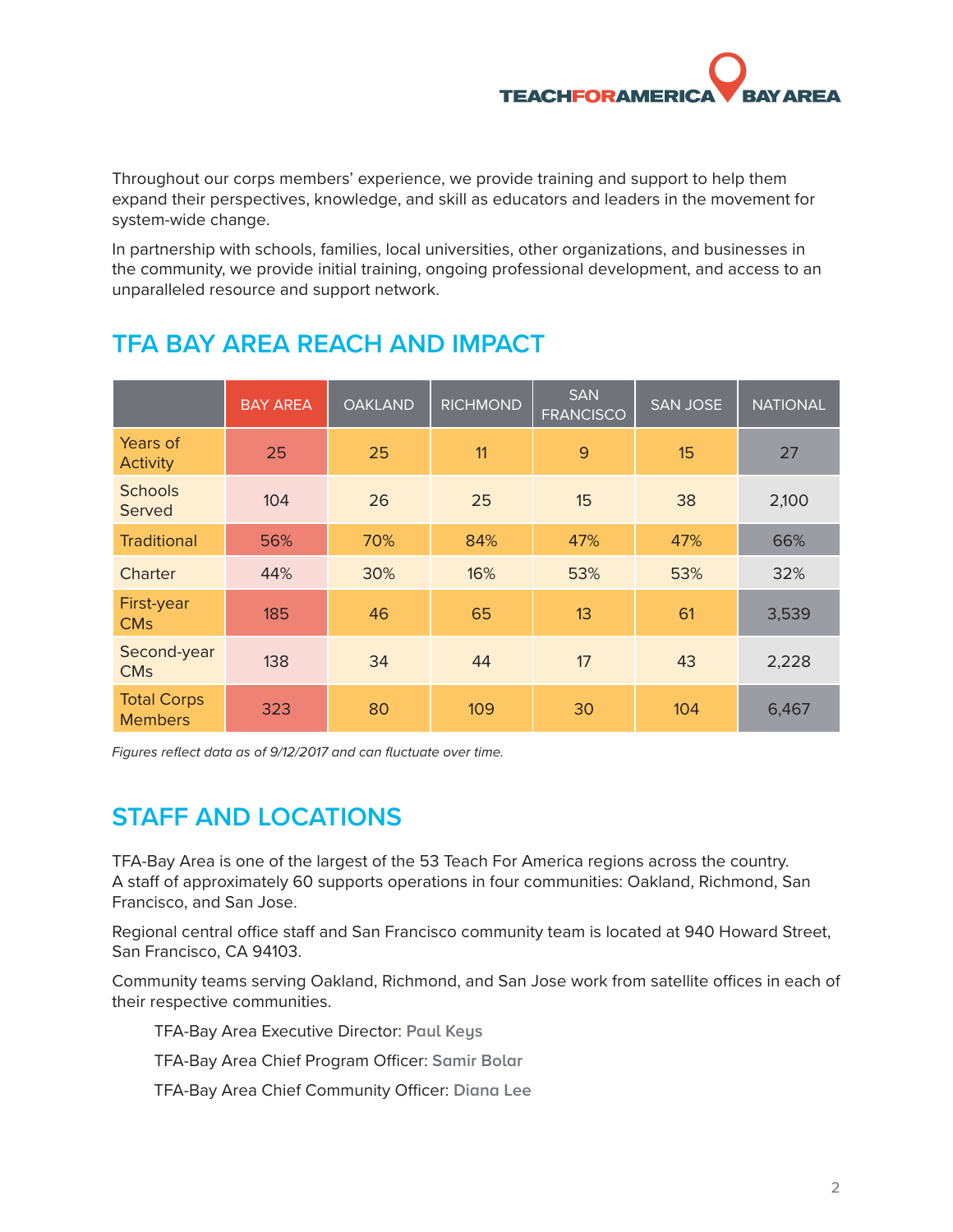# <span id="page-3-0"></span>**FREQUENTLY ASKED QUESTIONS**

# ABOUT OUR FOUNDING

# When and why was Teach For America founded?

In 1989, Wendy Kopp proposed the creation of a national teacher corps in her senior thesis at Princeton University. Convinced that many accomplished recent college graduates seek work that offers significant responsibility and makes a real difference in the world, the 21-year-old Kopp raised \$2.5 million of start-up funding, hired a skeleton staff, and launched a grassroots recruiting campaign. During Teach For America's first year (1990), 500 corps members taught in six lowincome communities.

## ABOUT OUR CORPS:

#### **SELECTION**

# How selective is the recruitment process?

More than 49,000 individuals applied to the 2017 corps and 15 percent of those applicants received admission.

# Whom do we recruit into the teaching corps?

TFA recruits top college graduates of all academic majors, career interests, and backgrounds who demonstrate achievement, leadership, perseverance, and a commitment to expanding opportunity for children in low-income areas. We continuously study our teachers to identify the characteristics of those whose students have made the most progress. Some of the areas of strength that TFA looks for include a deep belief in the potential of all kids (often informed by experience in low-income communities); leadership; past achievement; perseverance in challenging situations; long-term commitment to reaching goals; excellent organization and critical-thinking skills; strong interpersonal skills; and an ability to work with individuals from a variety of backgrounds.

# Does the TFA-Bay Area corps include California natives?

Yes. Over half of our corps members are from California, and many who call the Bay Area home have returned to the region to teach in the communities where they grew up.

# How is corps size determined?

Each year, the Bay Area team works in collaboration with officials and principals of many school districts and charter networks to assess their hiring needs for the upcoming year. In any given year, corps size may grow, shrink, or remain the same for an upcoming school year, depending on the hiring needs of our partner schools. Our goal is to provide quality teachers to schools most in need.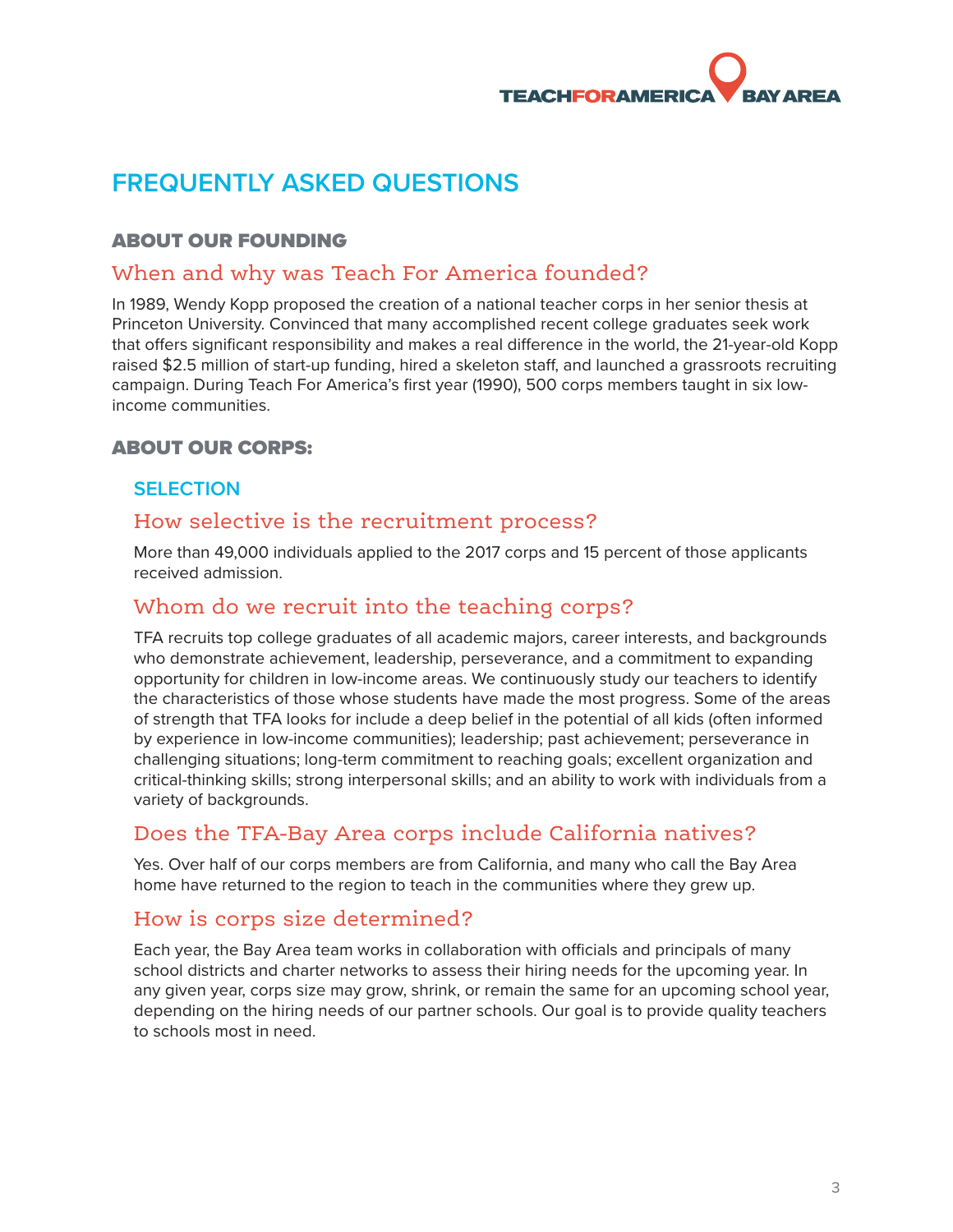#### <span id="page-4-0"></span>**DIVERSITY**

# Does TFA strive for diversity within its corps?

Yes. Our recruiting efforts focus on individuals who share the racial and/or economic backgrounds of students in underserved public schools, many of whom are African American or Latinx and many of whom are eligible for the federal lunch program. More than half of corps members identify as people of color, nearly half come from a low-income background, and nearly one in three are the first in their family to graduate from college. (See "TEACHING [CORPS" on page 1](#page-1-1) for Bay-Area corps profile.)

# Why is corps diversity important?

Numerous studies have shown that students of color achieve better outcomes when taught by a a teacher who shares their ethnicity. See the following studies:

[New York University Study](https://www.nyu.edu/about/news-publications/news/2016/october/students-of-all-races-prefer-teachers-of-color--finds-nyu-steinh.html)

[National Education Report](http://www.nea.org/assets/docs/Time_for_a_Change_Diversity_in_Teaching_Revisited_(web).pdf)

[IZA Institute of Labor Economics Study](http://ftp.iza.org/dp10630.pdf)

[Education of the States Study](http://ecs.force.com/studies/rstudypg?id=a0r70000007IVXUAA4)

Although there is a need for leader-teachers who share the racial and economic backgrounds of their students, we believe that at-scale reform will take a concerted and sustained effort from an entire community of individuals—representing all ethnicities and background committed to eliminating educational inequity.

# Does the corps include teachers from lower income backgrounds?

Yes. Among our corps members, 32 percent were the first in their family to attend college, and 34 percent received a Pell Grant (the overwhelming majority of Pell Grant recipients have an adjusted gross income of less than \$50,000).

#### **PREPARATION**

# How are corps members prepared?

TFA has developed its approach to teacher training and professional development through years of studying corps members and other teachers who are successful in low-income urban and rural classrooms. TFA trains more teachers for low-income communities than any other organization or institution in the nation. Our teacher support model has two parts.

#### 1. Pre-Service Training

After approximately 30 hours of independent work and observation of experienced teachers, corps members must complete a rigorous eight-week training institute. At the institute, corps members teach in summer school programs; receive feedback from veteran teachers; and complete a regimen of seminars and practice sessions designed to build the capabilities necessary to advance student achievement, including developing the mind-sets and skills to build relationships and work effectively with diverse groups of students, families, educators, and others in their school communities. During regional orientation, corps members complete additional training sessions on establishing clear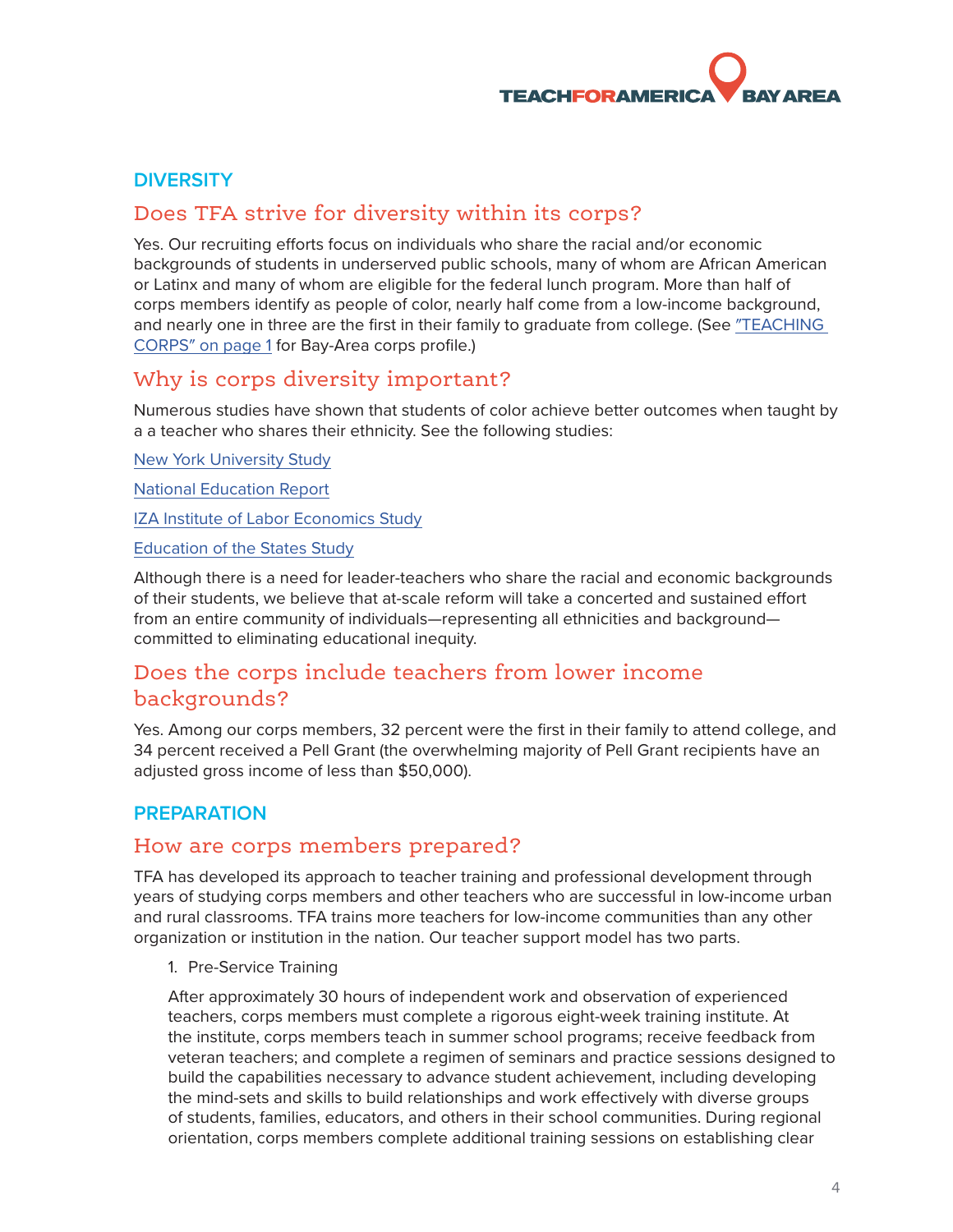<span id="page-5-0"></span>goals for their students' achievement, planning for instruction, and preparing to use data to inform their approach.

2. Ongoing Professional Development

Building on pre-service training, TFA works with corps members in a two-year program of support and professional development. Full-time instructional coaches work directly with corps members, observing their practice and providing professional development in order to accelerate student progress. Corps members receive toolkits that include sample assessments, standards, and teaching resources customized for their grade level, subject, and district; meet periodically in content-area and grade-level learning teams; and complete coursework toward teacher certification and a master's degree.

## **CREDENTIALING**

# Do corps members enter the classroom with a credential?

Yes. In compliance with strict requirements set forth by the California Commission on Teacher Credentialing, TFA corps members teach their first year under a commission-issued intern credential. To qualify for intern program participation, an individual must possess a bachelor's degree from a regionally accredited college or university, satisfy the basic skills requirement, meet the subject matter competence and US Constitution requirement, and obtain character and identification clearance. TFA corps members receive commission-approved teacher preparation coursework and an organized system of support from teaching staff at Loyola Marymount University. Completion of the intern program results in the same preliminary teaching credential as is earned through a traditional teacher preparation program route.

#### **PLACEMENT**

# Do corps members apply for teaching positions?

Yes. TFA teacher-recruits are part of the same candidate pool as other teachers and must demonstrate the same qualifications. Corps members apply for open jobs, and undergo the same interview and hiring process as any other candidate. Principals choose TFA corps members to fill vacancies at their schools, often in hard-to-staff subject areas including science, math, and special education. Our survey data shows that more than 80 percent of principals are satisfied with the performance of the corps members at their school.

# Does TFA favor charter schools?

No. The complexity of educational inequity calls for a rigorous examination of all solutions, and that we continuously innovate on those solutions, while also exploring new ones. We encourage our corps members to seek out the most valuable lessons and insights from all models of school governance, as they develop their own opinions and shape their unique role in education reform.

# **EFFECTIVENESS**

# How effective are corps members?

TFA is among the most studied teacher-preparation programs in the nation. A growing body of rigorous research demonstrates that TFA corps members are as effective as—and in some cases more effective than—other teachers.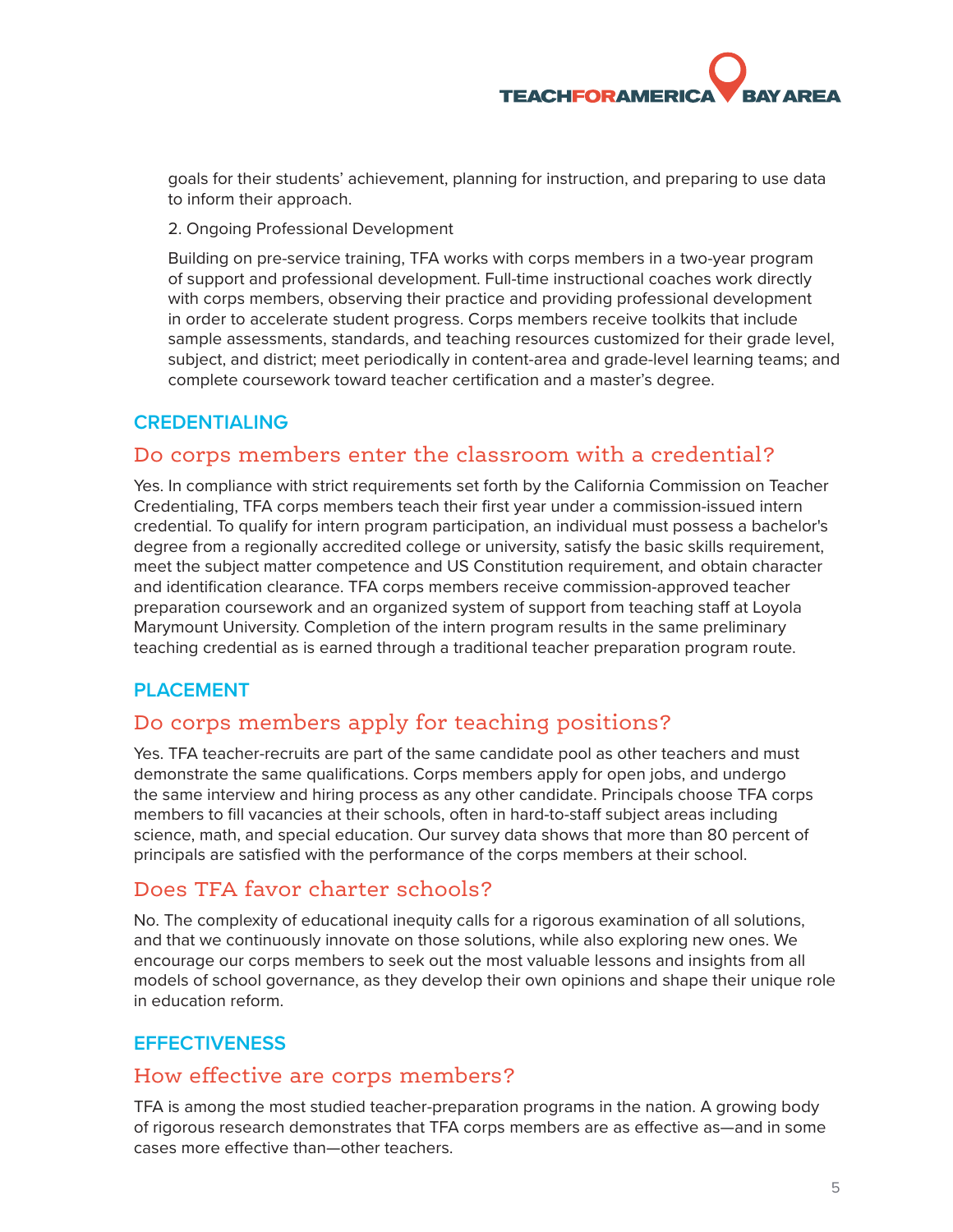<span id="page-6-0"></span>A 2015 study by Mathematica Policy Research found that Teach For America corps members who had an average of 1.7 years of teaching experience in elementary grades were as effective as other teachers in the same schools, who averaged nearly 14 years of experience.<sup>1</sup> The study also found that pre-K through second students taught by corps members outperformed their peers in reading by the equivalent of an additional 1.3 months of learning.<sup>2</sup> These findings are consistent with those of statewide studies in North Carolina, and Tennessee. The North Carolina study found that middle school math students of TFA teachers received the equivalent of an extra half-year of learning.<sup>3</sup> The Tennessee report identified TFA as the most effective of the state's 42 teacher-preparation programs, with corps members demonstrating a greater impact on student achievement than the average new teacher in every evaluated subject area.

In a 2012-13 independent survey of principals who employ TFA teachers, 95 percent reported that corps members make a positive difference in their schools.

An independent study commissioned by SFUSD in 2012 found that new TFA teachers had higher ELA (English Language Arts) and Math acceleration scores than other new teachers, and similar acceleration to veteran teachers. Two exceptions were in middle school math, where TFA teachers had much higher acceleration than both other new teachers and veteran teachers, and high school math, where TFA teachers did not differ from other new teachers and had lower acceleration than veteran teachers had.

#### **RETENTION**

# Do TFA teachers fulfill their teaching commitment?

Yes, the overwhelming majority of TFA corps members fulfill their teaching commitment. Although high-need schools in the U.S. have high rates of teacher turnover (regardless of how teachers have been prepared), TFA corps members stay in the classroom longer than teachers who have entered the teaching profession via another pathway.

- Ninety-two percent of TFA-Bay Area corps members complete their first-year of teaching—a higher percentage than the average for first-year Bay Area teachers.
- Eighty-five percent of TFA-Bay Area corps members complete their second year of teaching—a higher percentage than the average for second-year Bay Area teachers.
- Half of TFA-Bay Area teachers having just completed their two-year initial commitment stay in the classroom to teach a third year.
- Nationally, more than 1 in 4 of the more than 50,000 alumni are still in the classroom today.
- Teaching is the most common profession among all TFA alumni.

<sup>1</sup> Clark, M.A., Isenberg, E., Liu, A.Y., Makowsky, L., & Zukiewicz, M. (2015). Impacts of the Teach For America Investing in Innovation Scale-Up. Princeton, NJ: Mathematica Policy Research.

<sup>2</sup> Ibid.

<sup>3</sup> Clark, M. A., Chiang, H.S., et. al. (2013). The effectiveness of secondary math teachers from Teach For America and the Teach Fellows programs. (No. NCEE 2013-4015). Washington, DC; Institute of Education Sciences and Mathematica Policy Research.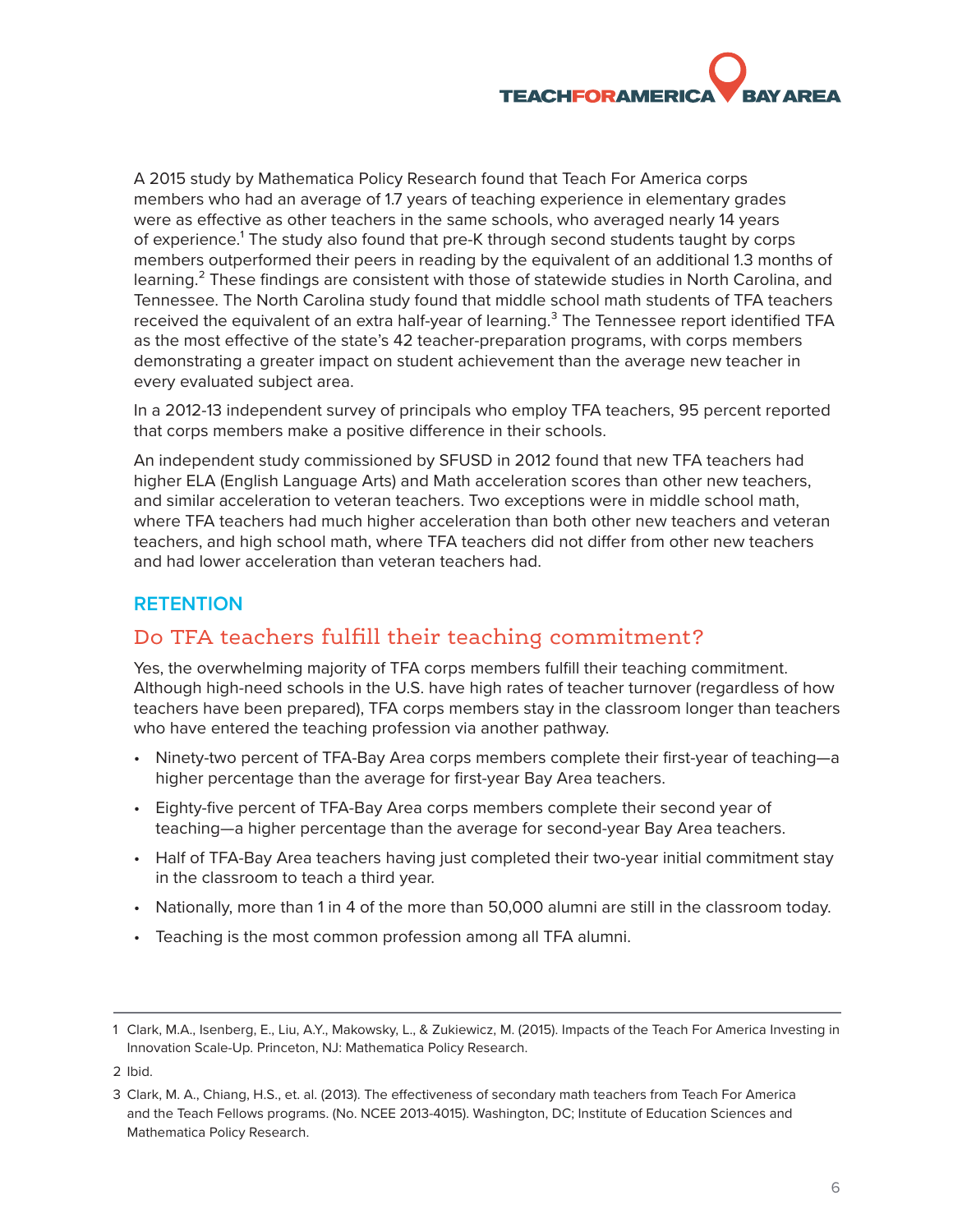

#### <span id="page-7-0"></span>ABOUT OUR ALUMNI

# Bay-Area Alumni Reach and Impact

| <b>Total Alumni</b>                                      | 2,038                   |
|----------------------------------------------------------|-------------------------|
| <b>Alumni School and System Leaders</b>                  | 13 percent <sup>*</sup> |
| <b>Alumni Classroom Teachers</b>                         | 35 percent              |
| Alumni Working Full-time in Education                    | 60 percent              |
| Alumni in Education or Serving Low-income<br>communities | 82 percent              |

*Bay-Area figures reflect data as of 9/12/2017 and can fluctuate over time. \*Includes mid-level school leaders, e.g. Assistant Principals, Academic Deans, etc.* 

# National Alumni Reach and Impact

| <b>Total Alumni</b>                                      | 50,000     |
|----------------------------------------------------------|------------|
| <b>Alumni School and System Leaders</b>                  | 2 percent  |
| <b>Alumni Classroom Teachers</b>                         | 34 percent |
| Alumni Working Full-time in Education                    | 69 percent |
| Alumni in Education or Serving Low-income<br>communities | 83 percent |

*National figures reflect data as of 9/12/2017 and can fluctuate over time.* 

#### ABOUT OUR FUNDING

# Who are TFA's funders?

Our funders include school systems and governments at the local, state, and federal level, as well as a mix of individuals and public and private organizations. No private donor represents more than 5 percent of our annual revenue. Seventy-five percent of our revenue stream is regional, and the remainder is national. See our 2014 financials for the latest breakdown.

# Who pays TFA corps members?

Corps members are paid directly by the school districts for which they work and generally receive the same salaries and benefits as other entry-level teachers. Teach For America is a member of AmeriCorps, the national service network, through which corps members are eligible to receive loan forbearance and interest payment on qualified student loans, as well as an education award at the end of each year of service. A complete listing of TFA-Bay Area funders may be found on tfabay.org.